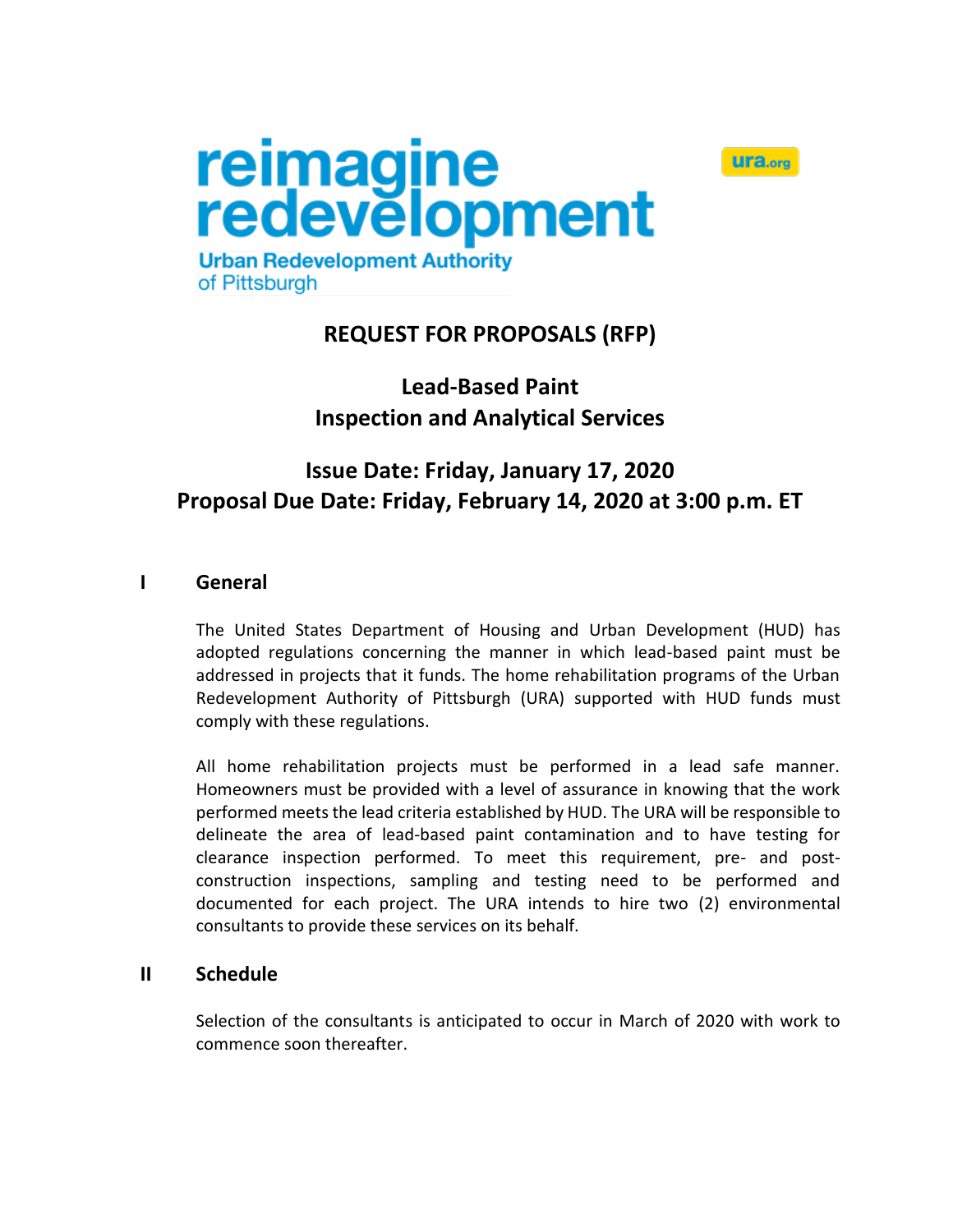## **III Scope of Services**

The selected consultants will be required to provide, on an as-needed basis, trained and certified personnel and equipment to conduct Risk Assessment inspections for the presence of lead-based paint prior to renovations and to perform the Final Clearance Dust Wipe Sampling and Analytical Services after completion of the LBP abatement portion of the project. The Risk Assessment, sampling, methodology, final clearance sampling/testing, and all reporting must be performed in accordance with current USEPA and HUD regulations and guidelines.

## **IV Proposal Requirements**

The environmental consultant shall submit a proposal that includes a Technical Section and a Fee Section bound in one (1) document.

The Technical Section shall address the following specific issues and provide the following:

- 1. A description of the organization and staffing available to perform this type of work and the background of staff available for the work
- 2. A brief narrative describing the consultant's experience in lead-based paint sampling and analysis, especially in occupied housing situations
- 3. A description of contents of the Risk Assessment report, sampling and analytical methodology that the consultant will use
- 4. A description of the Final Clearance Dust Wipe Sampling and Analytical Methodology that the consultant will use.
- 5. A narrative for minority and women-owned business enterprise (MWBE) participation on the project; For the purpose of this RFP, the URA has set forth a goal of 18 percent (18%) minority and 7 percent (7%) women participation.

An MWBE narrative needs to be included with the respondent's proposal. See Exhibit I for MWBE Narrative Requirements. MWBE participation can be satisfied by:

Ownership/Partnership of firm

- Use of minority or women-owned business as vendors for legal, printing, office supplies, travel, etc.
- Subcontracting with firms owned and controlled by minorities and/or women; If this is to be done, that fact, and the name of the proposed subcontracting firms, must be clearly identified in the proposal.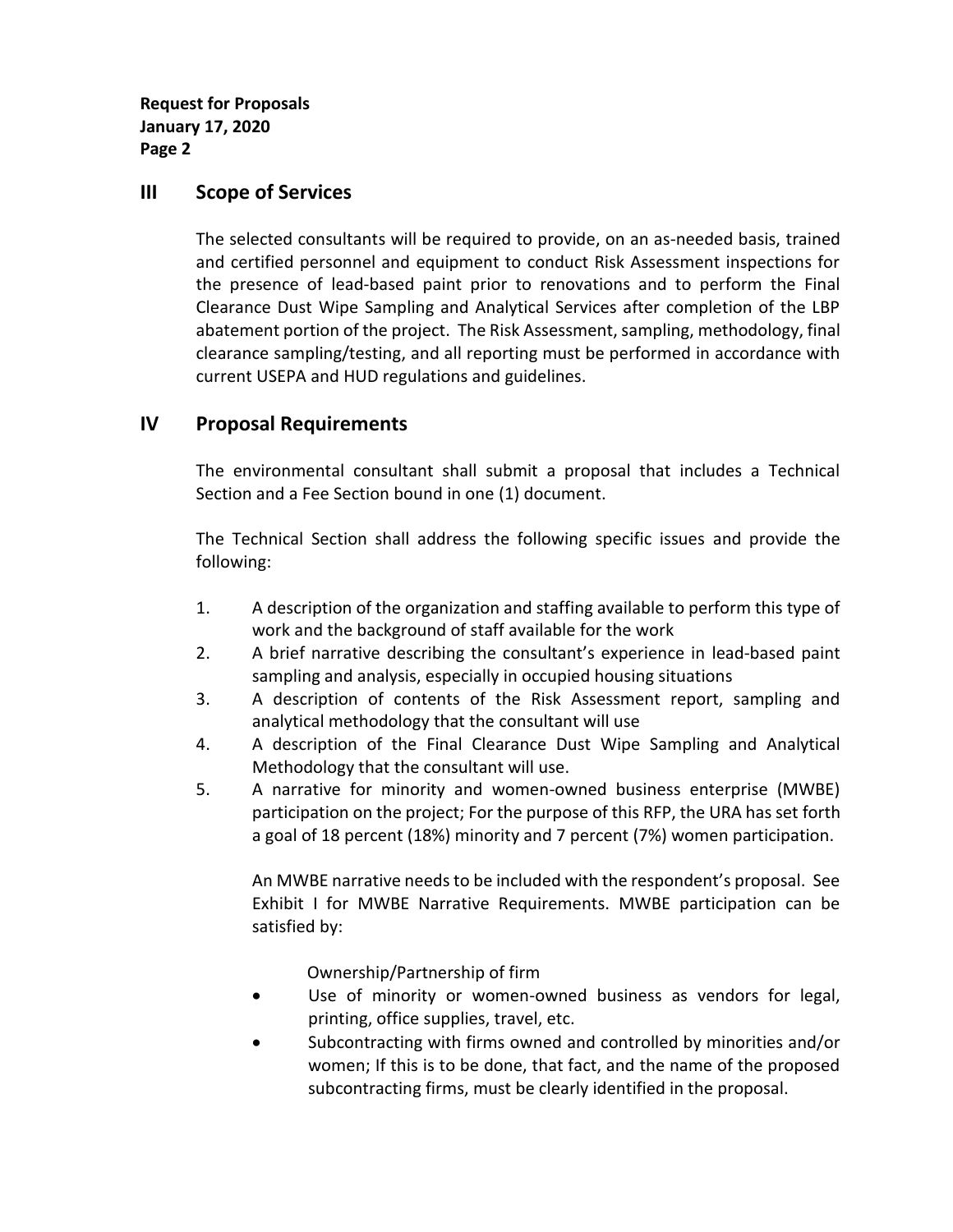The respondent's narrative should also indicate whether the respondent's firm is an MWBE and include an overview of the firm's strategy toward MWBE participation, in general.

Any questions about MWBE requirements should be directed to [mwbe@ura.org,](mailto:mwbe@ura.org) or by contacting Lisa Moses, MWBE program coordinator, at 412-255-6566.

The Fee section shall break down the services as follows:

- 1. A Lump Sum fee per building to provide a Risk Assessment that will include: EPA-accredited and PADLI-certified lead inspectors, site surveillance and XRF on-site LBP analyzer, travel time and mileage, project management, report preparation, review and presentation within five (5) business days
- 2. A per hour cost of an EPA and PADLI-certified lead inspector to collect samples and perform field functions as required
- 3. A per sample cost for final clearance dust wipe samples that are collected and analyzed with a next day turn around
- 4. A per sample cost for lead wipe samples, lead air samples and lead paint chip samples that are collected and analyzed with a next day turn around

Please complete Attachment "A", which follows the format and includes the work described above.

# **V Consultant Selection Criteria**

Selection for this assignment will be made on the basis of the following criteria:

- 1. The qualifications and experience of the staff assigned to the work and their professional experience with similar type projects
- 2. The level of MWBE participation
- 3. The fees to complete the work

# **VI Questions**

All questions regarding this RFP should be submitted through the Public Purchase platform. See instructions on registering for and accessing Public Purchase in Exhibit II.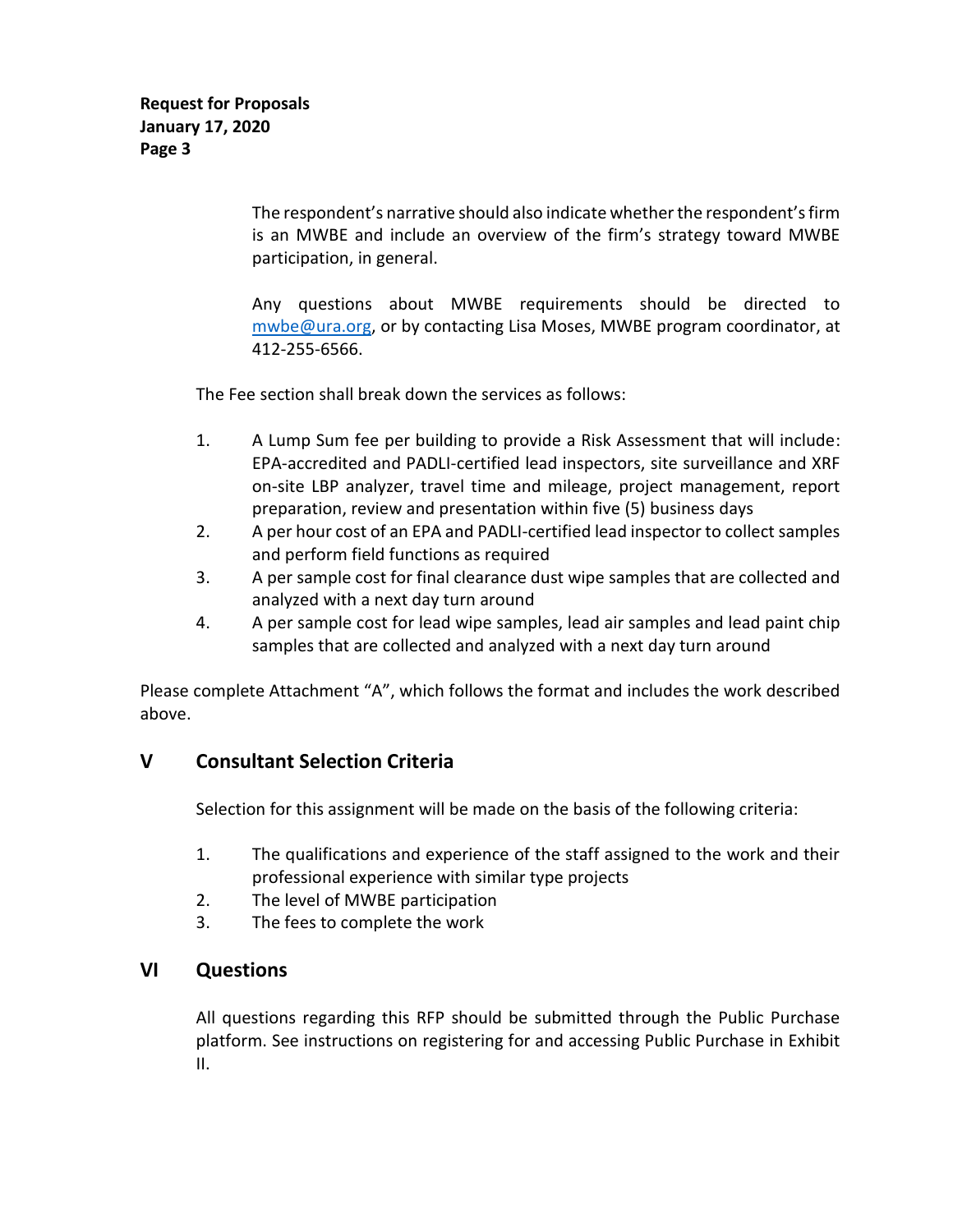Inquiries related to MWBE participation should be directed by email to [mwbe@ura.org,](mailto:mwbe@ura.org) or by contacting Lisa Moses, MWBE program coordinator, at 412- 255-6566.

## **VII Submission**

Proposal must be submitted through Public Purchase, on or before 3:00 p.m. ET, Friday, February 14, 2020.

# **VIII Additional Information**

- a. Process: The selection of any responsive firm(s) will be made by the URA Board of Directors after receiving the recommendations of the URA's staff and/or any applicable selection committee. Such selection will be based on the nature and quality of the responding firm's responses to the RFP described above. The URA reserves the right to request that any respondent meet with URA staff and/or a selection committee in a formal interview.
- b. Conflicts of Interest: Responsive firms and their team members must have no conflicts of interest with regards to any other work performed by the respondent for the URA, the City of Pittsburgh, or any related entity.
- c. RFP Compliance: All responsive firms must adhere to the instructions contained in this RFP in preparing the submitted proposal.
- d. Waiver of Defects: The URA shall be the sole judge as to which respondent(s) best meet the selection criteria. The URA reserves the right to reject any or all proposals submitted. The URA reserves the right to reject any proposal for failure to comply with the requirements of this RFP. The URA further reserves the right, in its sole discretion, to waive any such defect(s) or failure(s). Submission of a response indicates acceptance by the firm of the conditions contained in this RFP.
- e. Nondiscrimination: Each responsive firm agrees not to discriminate, whether in employment, contracting or otherwise, in violation of any federal, state, or local law and/or on the basis of sexual orientation, gender identity and/or gender expression.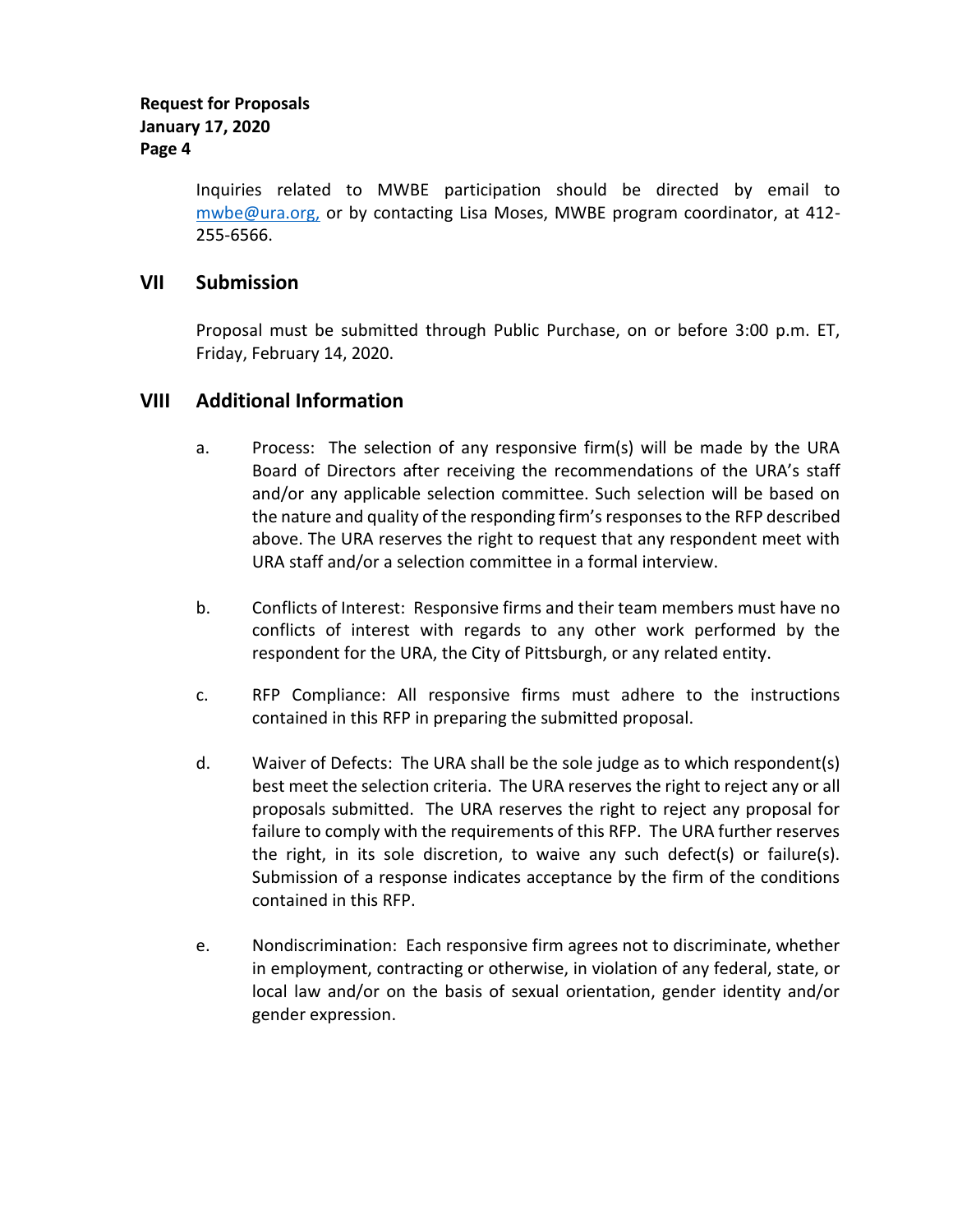## Lead-Based Paint Inspection and Analytical Services

| 1. | Lump Sum fee per building to provide a Risk<br>Assessment that will include EPA-accredited<br>and PADLI-certified lead inspectors, site<br>surveillance and XRF on-site LBP analyzer,<br>travel time and mileage, project management,<br>report preparation, review and presentation<br>within five (5) business days. | \$<br>/Building |
|----|------------------------------------------------------------------------------------------------------------------------------------------------------------------------------------------------------------------------------------------------------------------------------------------------------------------------|-----------------|
| 2. | Per hour cost of an EPA and PADLI-certified<br>lead inspector to collect samples and perform field<br>functions as required.                                                                                                                                                                                           | \$<br>/Hour     |
| 3. | Per sample cost for final clearance dust wipe samples<br>that are collected and analyzed with a next day turn<br>around.                                                                                                                                                                                               | /Each           |
| 4. | Per sample cost for lead wipe samples, lead air<br>samples and lead paint chip samples that are collected<br>and analyzed with a next day turn around.                                                                                                                                                                 | /Each           |

# **ATTACHMENT A**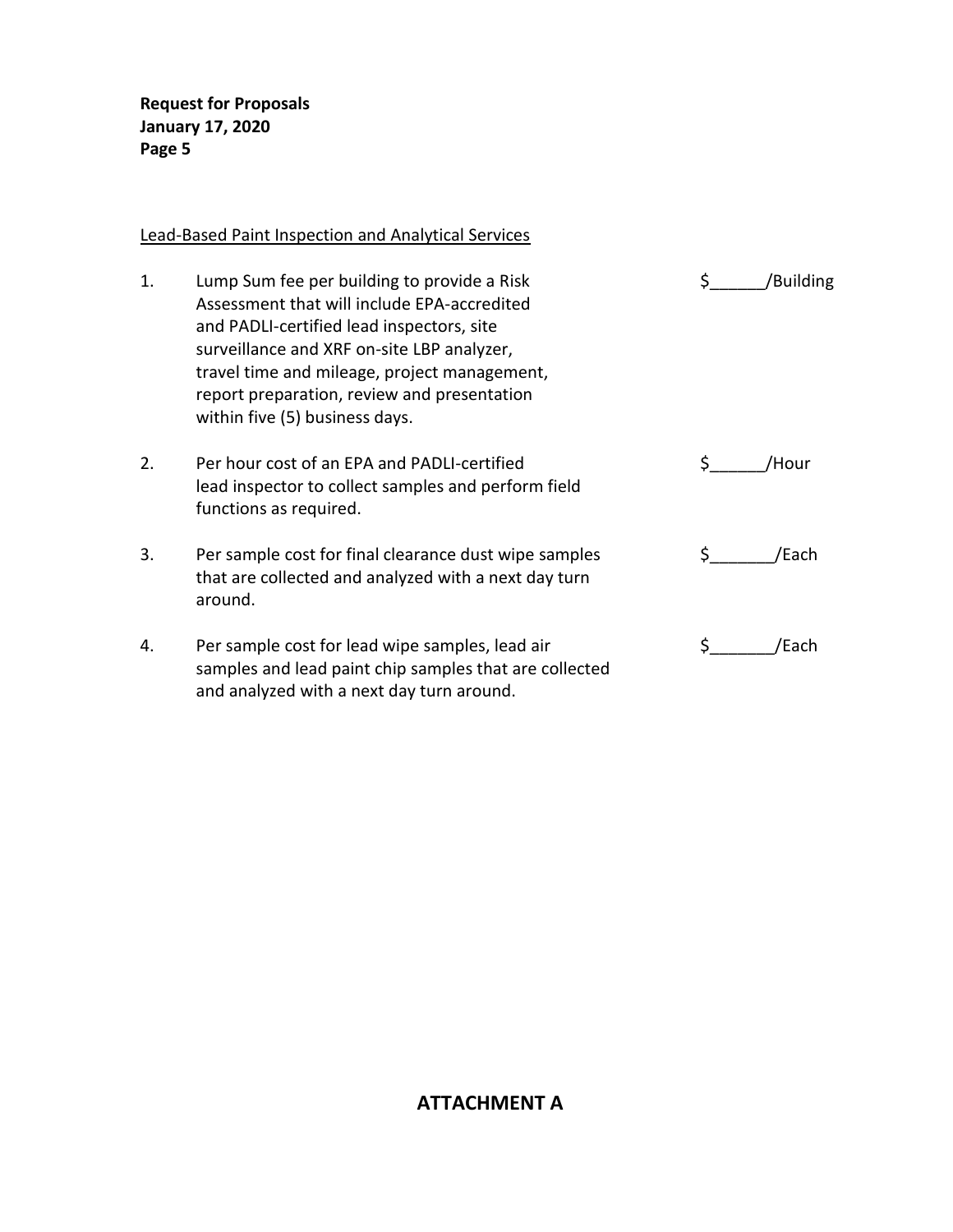

# **URA Minority and Women Business Enterprise Narrative Requirements**

#### Effective January 1, 2018

The Urban Redevelopment Authority of Pittsburgh (URA) is committed to diversity and inclusion within all its programs and activities and encourages the full participation of minority and women business owners and consultants on URA affiliated projects and initiatives.

Proposals submitted to the URA must include a Minority and Women Business Enterprise Narrative ("MWBE Narrative") detailing how the respondent plans to meet the URA's expressed minority and women-owned business enterprise (MWBE) participation goals for the contract/project, in the event that the URA awards it to the respondent.

The URA acknowledges the City of Pittsburgh's goal of 18 percent minority and 7 percent women business enterprise participation in planning and/or professional service activities. Therefore, all respondents are required to demonstrate and document a good faith effort to obtain MWBE participation in work performed in connection with the URA contracts.

The MWBE Narrative should be written on company letterhead and emailed to [mwbe@ura.org](mailto:mwbe@ura.org) at least 10 days prior to an initial board action. The narrative should include the following information:

- A one- or two-page summary detailing how the respondent plans to meet the 18 percent minority business enterprise (MBE) goal and 7 percent women business enterprise (WBE) goal through the incorporation of MWBE firms on the project
- Potential scope areas where work can be subcontracted, along with any outreach efforts to ensure that MWBE firms are aware of the opportunity
- A list of any MWBE firms that will be included as a part of the team or invited to bid on work
- An expressed commitment to demonstrating good faith effort to meet the URA's MWBE goals
- An expressed commitment to remaining in communication with the URA's MWBE Program Office staff to develop a finalized MWBE plan should the project be awarded

The successful respondent will be asked to submit a final MWBE plan and subsequent tracking reports. Any questions about MWBE requirements should be emailed to [mwbe@ura.org.](mailto:mwbe@ura.org)

Revised 010720

### **EXHIBIT I**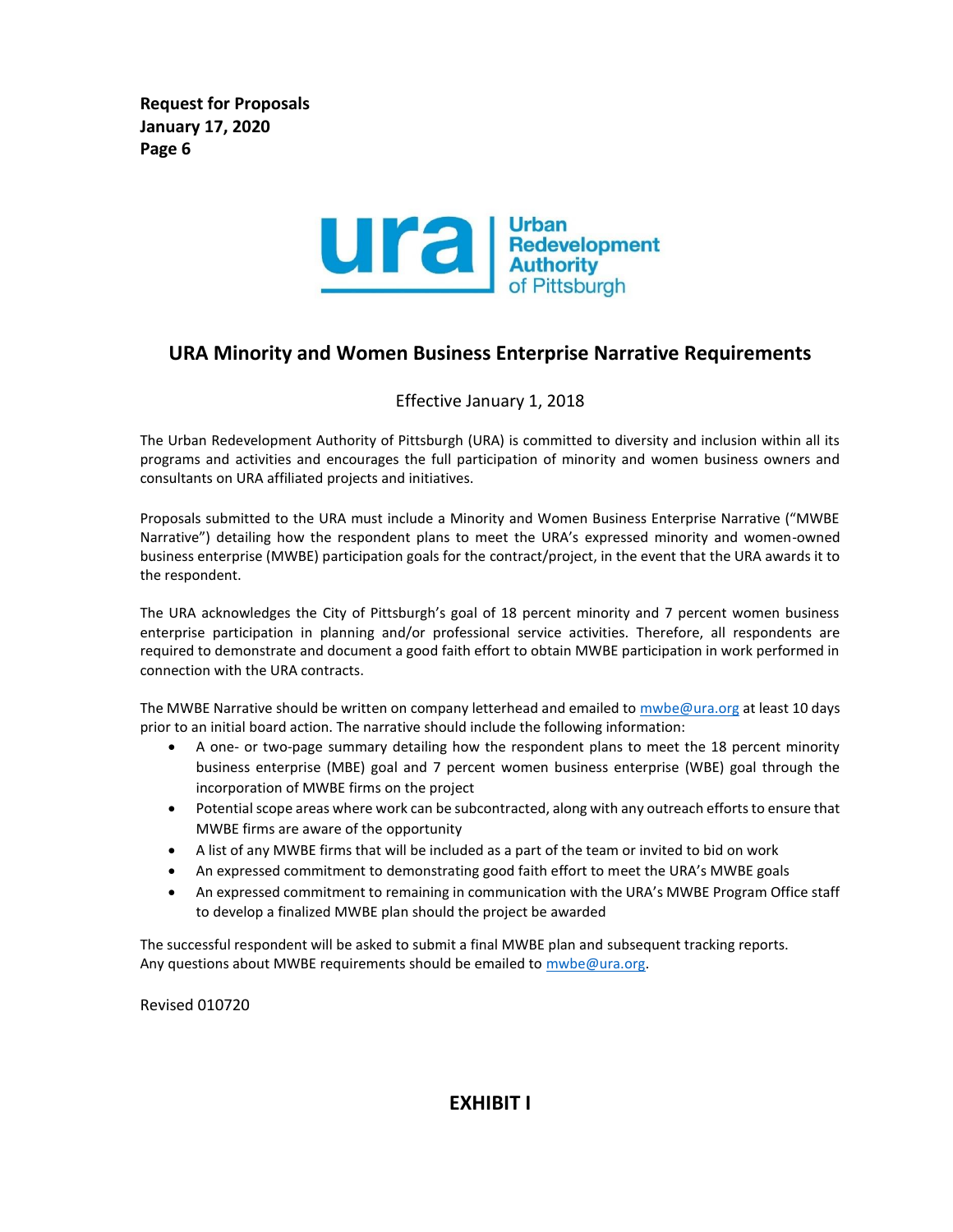

# **Instructions for Registering on Public Purchase**

Effective March 1, 2018

The Urban Redevelopment Authority of Pittsburgh (URA) is now using Public Purchase, a web-based eProcurement service, for the automatic notification and transmittal of bid solicitations and notification of proposal opportunities at no charge to vendors. Parties interested in bidding or submitting proposals on URA opportunities must register with Public Purchase.

Registration is a two-step process that requires initial registration with the Public Purchase web-based eProcurement service, followed by registration with the URA. If you are already registered with Public Purchase, proceed directly to step 2.

#### **1. Register with Public Purchase:**

Use the link below to begin the registration process. It can take up to 24 hours for your account to become active. You will receive an email from [notices@publicpurchase.com](mailto:notices@publicpurchase.com) letting you know that your account has been activated. Be sure to add this email address to your contacts to avoid bid/proposal notification emails from going into your junk mail folder.

<https://www.publicpurchase.com/gems/register/vendor/register>

#### **2. Register with the URA:**

- A. Once you have received your activation email from Public Purchase log in to [www.publicpurchase.com](http://www.publicpurchase.com/) and accept the terms and conditions of use.
- B. Click on the "Tools" tab, followed by the "Agencies" tab.
- C. This will take you to "Search for Agencies."
	- In the box for "Agency Name," type in "Urban Redevelopment."
	- Leave the "New Agencies Since" box blank.
	- Make sure "Registration Status" reads "All."
	- Click on "Search" to bring up "Urban Redevelopment."
	- To the far right, you will see "View" and "Register."
	- Click on the "Register" link to complete your vendor registration with the URA.

#### **IMPORTANT REMINDER**:

To receive email notifications on URA bid solicitation and proposal opportunities, you must select NAICS Codes that relate to your business. In your NAICS Code selection for URA specific